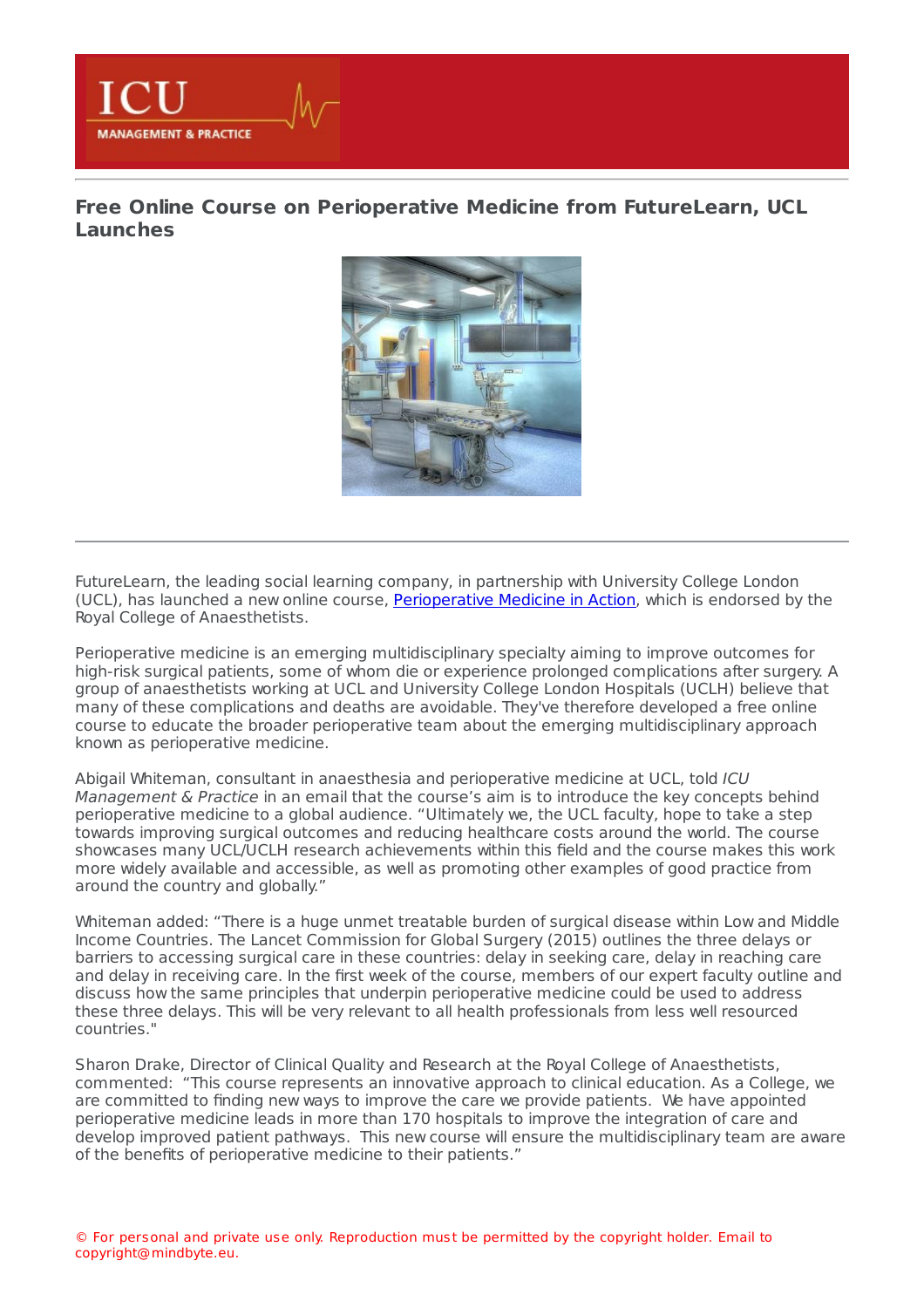### **Who Should Take This Course**

This course is for all interested healthcare professionals, including anaesthetists, surgeons, physicians, pre-assessment nurses, surgical ward nurses, operating department staff, medical managers and medical students, and anyone with a general interest in perioperative medicine. The course is designed to inspire learners to make changes in their workplace and practice and share those changes to help form this emerging field with others in the profession.

## **Course Aims**

By the end of the course, learners will be able to:

- Justify better, more holistic care for high risk surgical patients, to improve outcomes and reduce healthcare costs.
- Demonstrate the need for protocolised care pathways and evaluate the success of the enhanced recovery programmes in reducing variance in practice.
- Engage with risk assessment tools to characterise and quantify the risk of an individual undergoing a particular procedure.
- Describe the major challenges in delivering perioperative medicine for the elderly.
- Discuss the current economic pressure on healthcare systems and how perioperative medicine can be used to reduce these pressures.

As with all FutureLearn courses, the course can be taken for free or there is the option to upgrade to receive additional benefits.

# **Faculty**

### **Contributors from University College London**

Dr David Walker Professor Mark Emberton Professor Monty Mythen Professor Hugh Montgomery Dr Ramani Moonesinghe Dr Rob Stephens Thomas Keen Dr Sanjiv Patel Dr Gautam Kumar Dr Douglas Blackwood

### **Contributors from other organisations**

Professor Rupert Pearce, Queen Mary University of London Dr David Yates, York Teaching Hospital NHS Foundation Trust Dr Jamie Biddulph, York Teaching Hospital NHS Foundation Trust Dr Katie Ayash, York Teaching Hospital NHS Foundation Trust Dr Duncan Wagstaff, National Institute for Health Research Dr Oliver Ross, University of Southampton Professor Gerald Dubowitz, University of California, San Francisco Dr Angel Coulter, The King's Fund Dr John Carlisle, Torbay and Southern Devon Health and Care NHS Trust Dr Michael Swart, Torbay and Southern Devon Health and Care NHS Trust Dr Theresa Hinde, Torbay and Southern Devon Health and Care NHS Trust Professor Henrik Kelhet, Copenhagen University, Denmark Snr Sister Emma McCone, Newcastle Upon Tyne Hospitals NHS Foundation Trust Professor Joshua Bloomstone, University of Arizona College of Medicine, Phoenix Dr Nial Quiney, Royal Surrey County Hospital Dr Geeta Aggarwal, Royal Surrey County Hospital Dr Richard Griffiths, Peterborough and Stamford Hospital NHS Foundation Trust